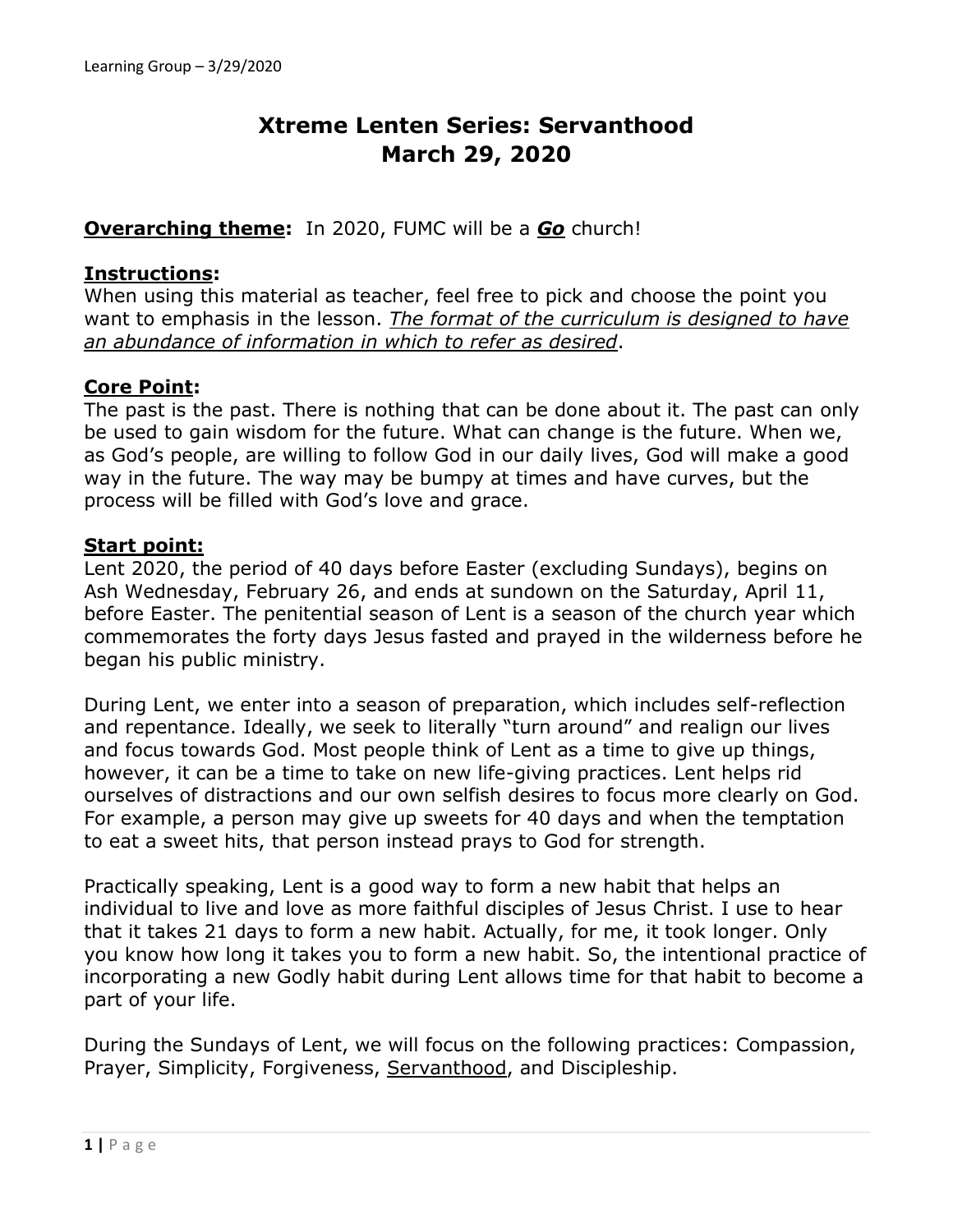### **Gospel of Mark:**

The Gospel of Mark was most likely the first Gospel written and has a date of origination no earlier than 50 A.D. and no later than 70 A.D. The Gospel narratives were probably written to help people remember the story from actual witnesses. Most likely, decades after the death and resurrection of Jesus, the stories about Jesus had morphed into half-truths. Each Gospel had many similar stories but with a unique perspective from the eye witness. Considerable agreement has John Mark, a close associate of Peter and helper to Paul, as the author. The International Bible Society believes that the recipients were "in the church at Rome, or at least to Gentile readers. Mark explains Jewish customs, translates Aramaic words and seems to have a special interest in persecution and martyrdom—subjects of special concern to Roman believers (and to Peter as well; cf. 1 Peter)."

## **Reflect on this Scripture:**

### Mark 10:32-45 (NRSV)

**<sup>32</sup>** They were on the road, going up to Jerusalem, and Jesus was walking ahead of them; they were amazed, and those who followed were afraid. He took the twelve aside again and began to tell them what was to happen to him, **<sup>33</sup>** saying, "See, we are going up to Jerusalem, and the Son of Man will be handed over to the chief priests and the scribes, and they will condemn him to death; then they will hand him over to the Gentiles; **<sup>34</sup>** they will mock him, and spit upon him, and flog him, and kill him; and after three days he will rise again." **<sup>35</sup>** James and John, the sons of Zebedee, came forward to him and said to him, "Teacher, we want you to do for us whatever we ask of you." **<sup>36</sup>** And he said to them, "What is it you want me to do for you?" **<sup>37</sup>** And they said to him, "Grant us to sit, one at your right hand and one at your left, in your glory." **<sup>38</sup>** But Jesus said to them, "You do not know what you are asking. Are you able to drink the cup that I drink, or be baptized with the baptism that I am baptized with?" **<sup>39</sup>** They replied, "We are able." Then Jesus said to them, "The cup that I drink you will drink; and with the baptism with which I am baptized, you will be baptized; **<sup>40</sup>** but to sit at my right hand or at my left is not mine to grant, but it is for those for whom it has been prepared." **<sup>41</sup>** When the ten heard this, they began to be angry with James and John. **<sup>42</sup>** So Jesus called them and said to them, "You know that among the Gentiles those whom they recognize as their rulers lord it over them, and their great ones are tyrants over them. **<sup>43</sup>** But it is not so among you; but whoever wishes to become great among you must be your servant, **<sup>44</sup>** and whoever wishes to be first among you must be slave of all. **<sup>45</sup>** For the Son of Man came not to be served but to serve, and to give his life a ransom for many."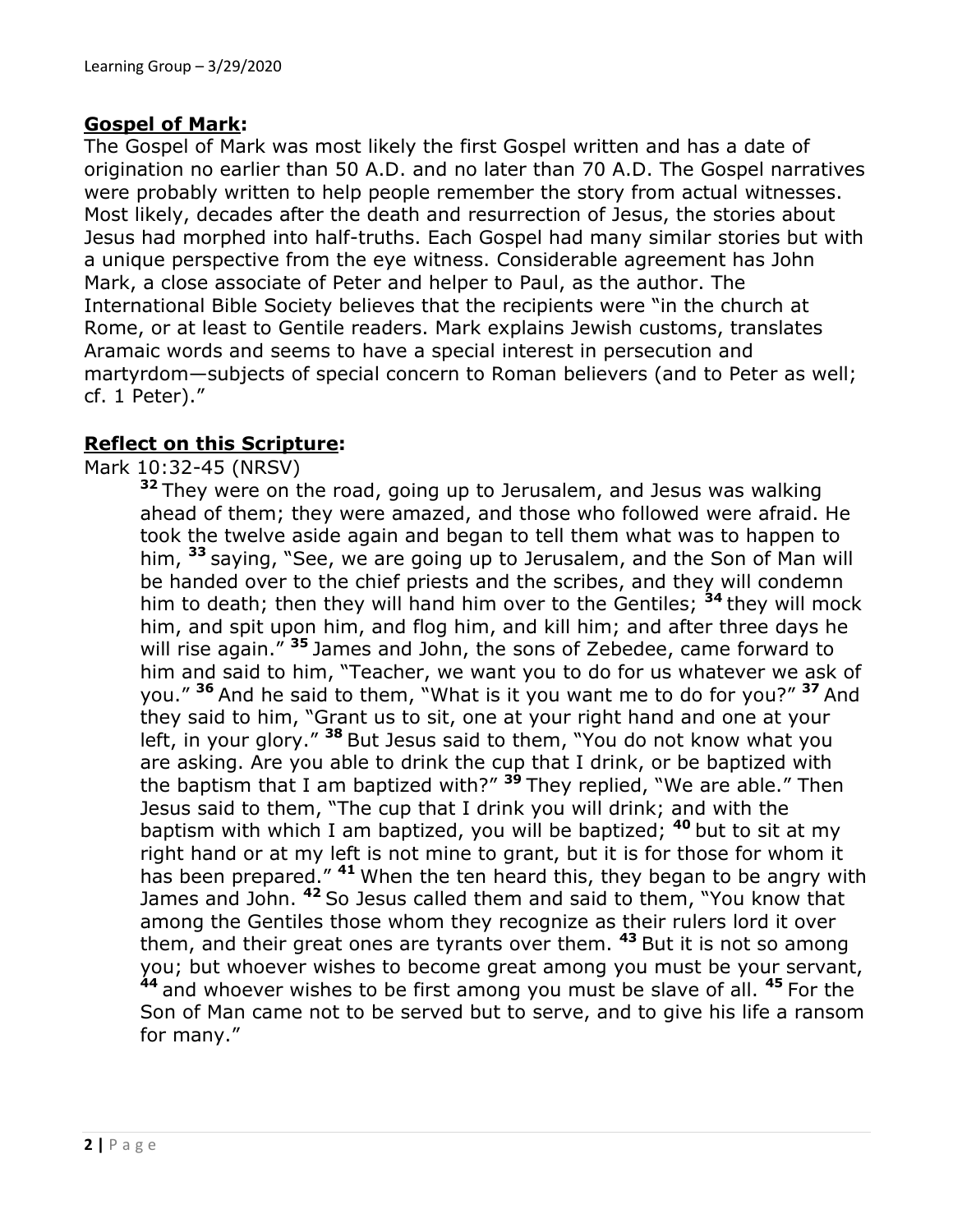### **Questions to ponder about the passages:**

What jumps out at you from this passage? What was Jesus describing? To whom was that going to happen? Why was this going to happen? Purpose? How did the disciples respond? Why do you think James and John would ask what they did? What was Jesus saying they were asking? How does one become great in Jesus' words? What does it mean to be a servant of all?

#### **Commentary:**

This fifth week of Lent, we are going to focus on Servanthood. In the Mark passage, we see Jesus explaining what is about to happen in Jerusalem. Interesting, in the aftermath of Jesus' description of the future, James and John ask Jesus to place them in the seats on either side of Him when he gets to his place of glory. That takes a lot of guts and pride to ask that when the other disciples are standing around and listening. Interestingly, James and John were probably brothers. They were also present during the transfiguration. Obviously, James and John had an agenda that would move them to the front of the line in regards to power and position over the others. Jesus responded with "hold on boys!" Like so many of us, in times of impending struggle, chaos, change, and uncertainty, we try to serve ourselves by being in the best position possible. Sometimes our initiative and desires are misguided. Jesus used this encounter as a teaching moment about misguided motivations and behavior.

Jesus encouraged them to focus on others instead of themselves. Jesus came to this earth as a servant and to redeem the people of God into having a dynamic, grace-filled relationship with God the Father. Jesus exhorted them to take up the life that he, himself, was showing them. Basically, to be great, one must become a servant to all. This means that we, ourselves, are not put first, but the needs of others are first. We are not encouraged to be served, but to serve others in the strength and power of the Spirit of Christ, who is our example.

During times of uncertainty and insecurity, our true self comes out. We can either respond with grace-filled confidence in Christ that considers the best for all, or self-willed empowerment that only considers what is best for self. What is your go to position in the face of trying times? As believers and followers of Christ Jesus, we are to be the redeemed under God's grace who seek to be servants of one another.